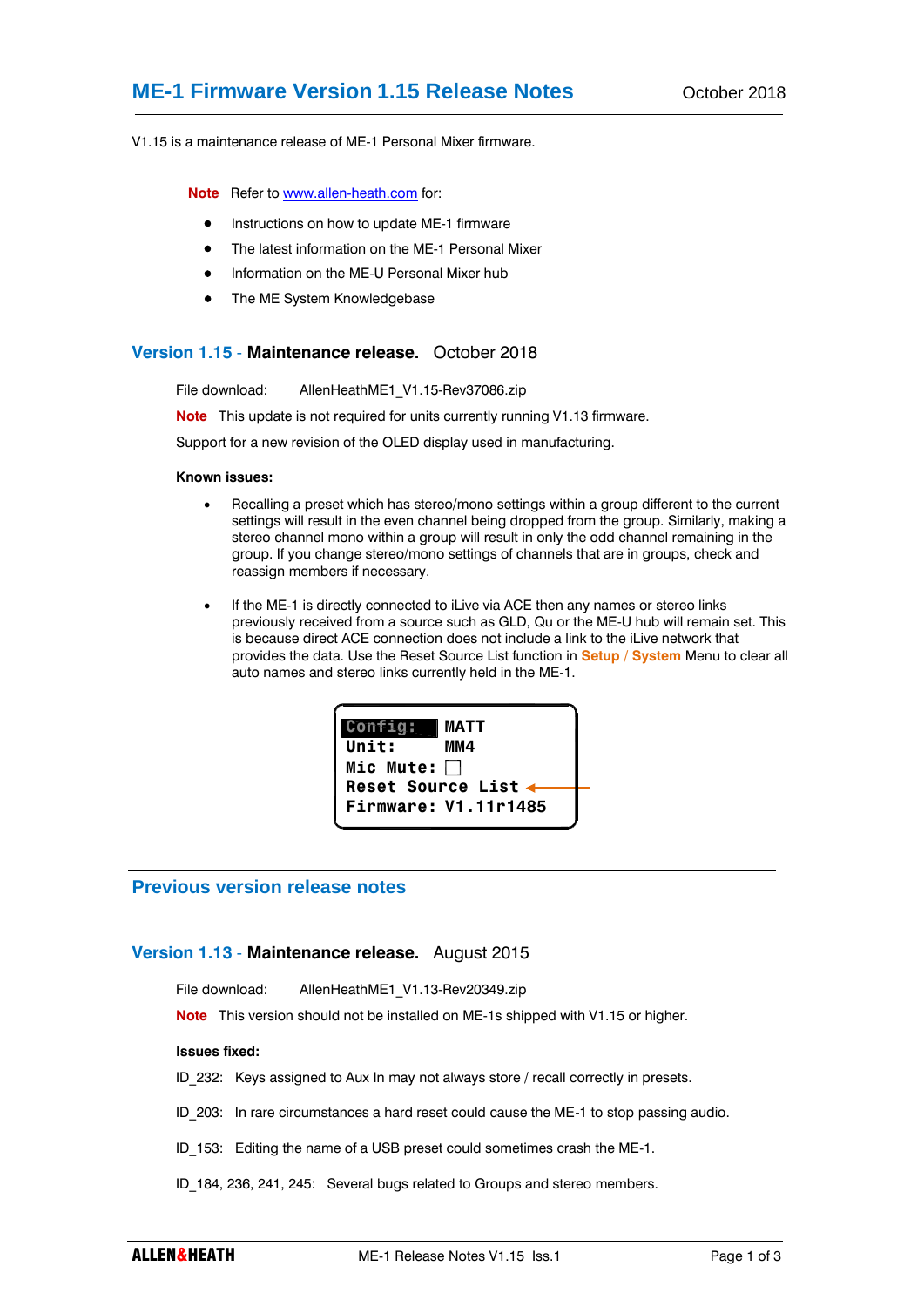ID\_177: Keys set to Auto Assign mode could sometimes have their level, mute and pan reset after power up.

ID\_207: Exporting a Config to USB and importing into another unit could sometimes corrupt the presets and result in unassigned keys.

ID\_242: Storing many presets on a USB3.0 key could sometimes corrupt the USB data and crash the ME-1.

ID\_246: Hot-plugging the dSNAKE input could sometimes reset the key assignments.

ID 183: The Aux Input left and right side were inverted.

ID 240: A key set to Auto Assign would cause the level and pan of the assigned channel to be reset if the key was reassigned to a specific source.

# **Version 1.12** - **Maintenance release.** April 2015

#### **Issues fixed:**

ID 234: When a Group has multiple stereo members, adjusting the level of a stereo member could affect levels of other members.

ID 237: Unassigning a Group key would reset levels of members in all Groups.

# **Version 1.11** - **Maintenance release.** September 2014

#### **Issues fixed:**

ID 198: Changing stereo links at source would not correctly update associated key assignments, pan/balance and audio routing for the affected channels.

ID\_136: Stereo linking two mono channels assigned within a group would not correctly update their display within the group nor change audio pan to become balance.

ID 220: Stereo linking on Qu Series mixers would not work correctly with the ME-1.

ID 221: Overwriting presets after changing group members would revert to previous group member data.

## **Version 1.10** - **Feature release.** September 2013

Feature:

Adds support for the ME-U Personal Mixer hub.

**Note** The ME-1 mixer must run firmware version V1.10 or higher to work with the ME-U hub. Make sure you update all the ME-1 mixers in your stock with the latest version.

The ME-U hub provides 10 ports for parallel connection of ME-1 mixers. Each port provides power (PoE) over the Cat5 cable so that external mixer power units are not needed. Input card options are available allowing the ME system to also interface with other systems via Dante, MADI or EtherSound.